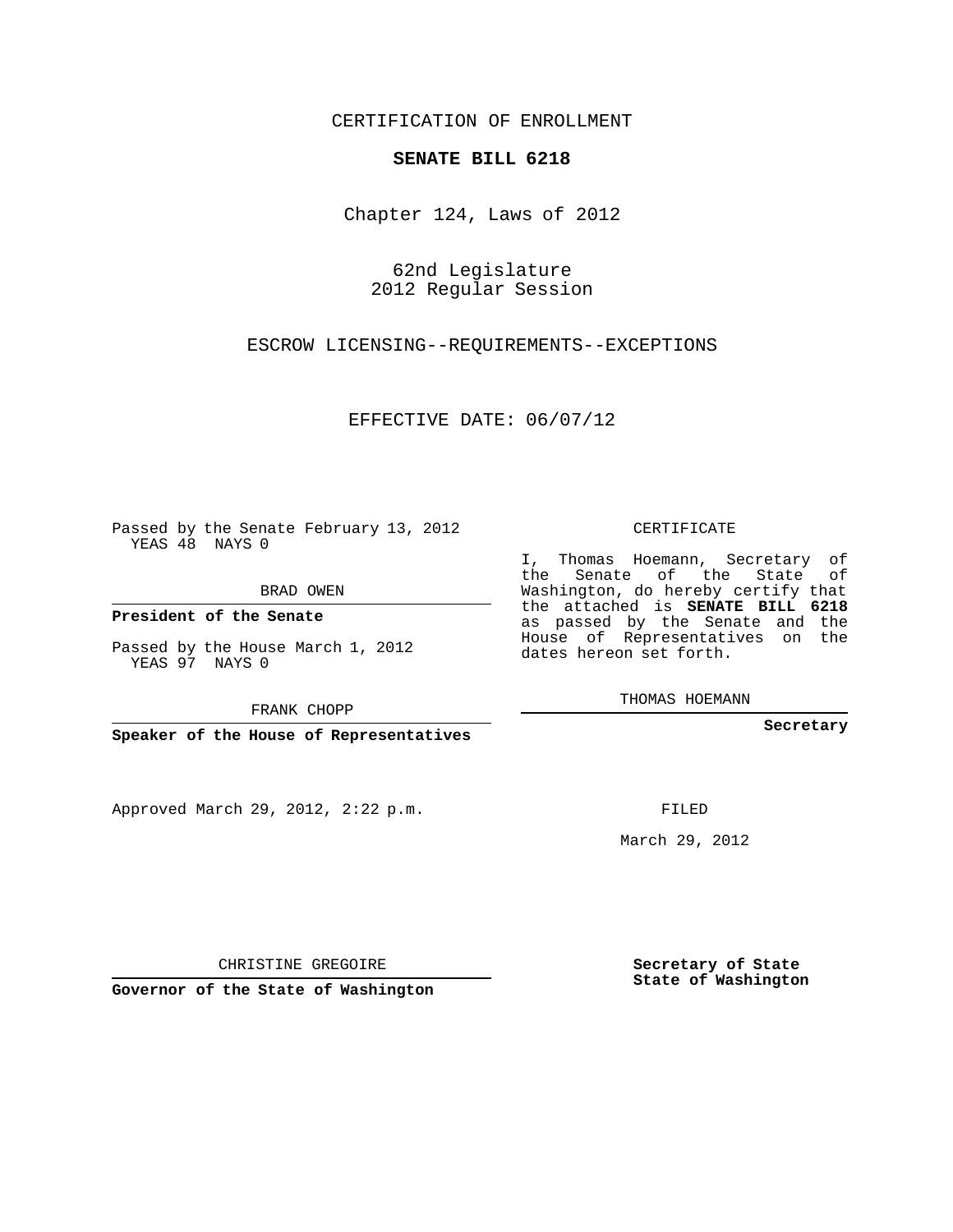## **SENATE BILL 6218** \_\_\_\_\_\_\_\_\_\_\_\_\_\_\_\_\_\_\_\_\_\_\_\_\_\_\_\_\_\_\_\_\_\_\_\_\_\_\_\_\_\_\_\_\_

\_\_\_\_\_\_\_\_\_\_\_\_\_\_\_\_\_\_\_\_\_\_\_\_\_\_\_\_\_\_\_\_\_\_\_\_\_\_\_\_\_\_\_\_\_

Passed Legislature - 2012 Regular Session

**State of Washington 62nd Legislature 2012 Regular Session**

**By** Senators Frockt, Chase, Kline, Harper, Pflug, Hobbs, and Keiser; by request of Washington State Bar Association

Read first time 01/16/12. Referred to Committee on Judiciary.

 AN ACT Relating to escrow licensing requirement exceptions; and amending RCW 18.44.021.

BE IT ENACTED BY THE LEGISLATURE OF THE STATE OF WASHINGTON:

 **Sec. 1.** RCW 18.44.021 and 2010 c 34 s 2 are each amended to read as follows:

 It shall be unlawful for any person to engage in business as an escrow agent by performing escrows or any of the functions of an escrow 8 agent as described in RCW  $18.44.011((\leftarrow 4))$  (7) within this state or with respect to transactions that involve personal property or real property located in this state unless such person possesses a valid license issued by the director pursuant to this chapter. The licensing requirements of this chapter shall not apply to:

 (1) Any person doing business under the law of this state or the United States relating to banks, trust companies, mutual savings banks, savings and loan associations, credit unions, insurance companies, or any federally approved agency or lending institution under the national housing act (12 U.S.C. Sec. 1703).

18 (2) Any person licensed to practice law in this state ((while  $engaged - in - the - performance - of - his - or - her - professional - duties:$